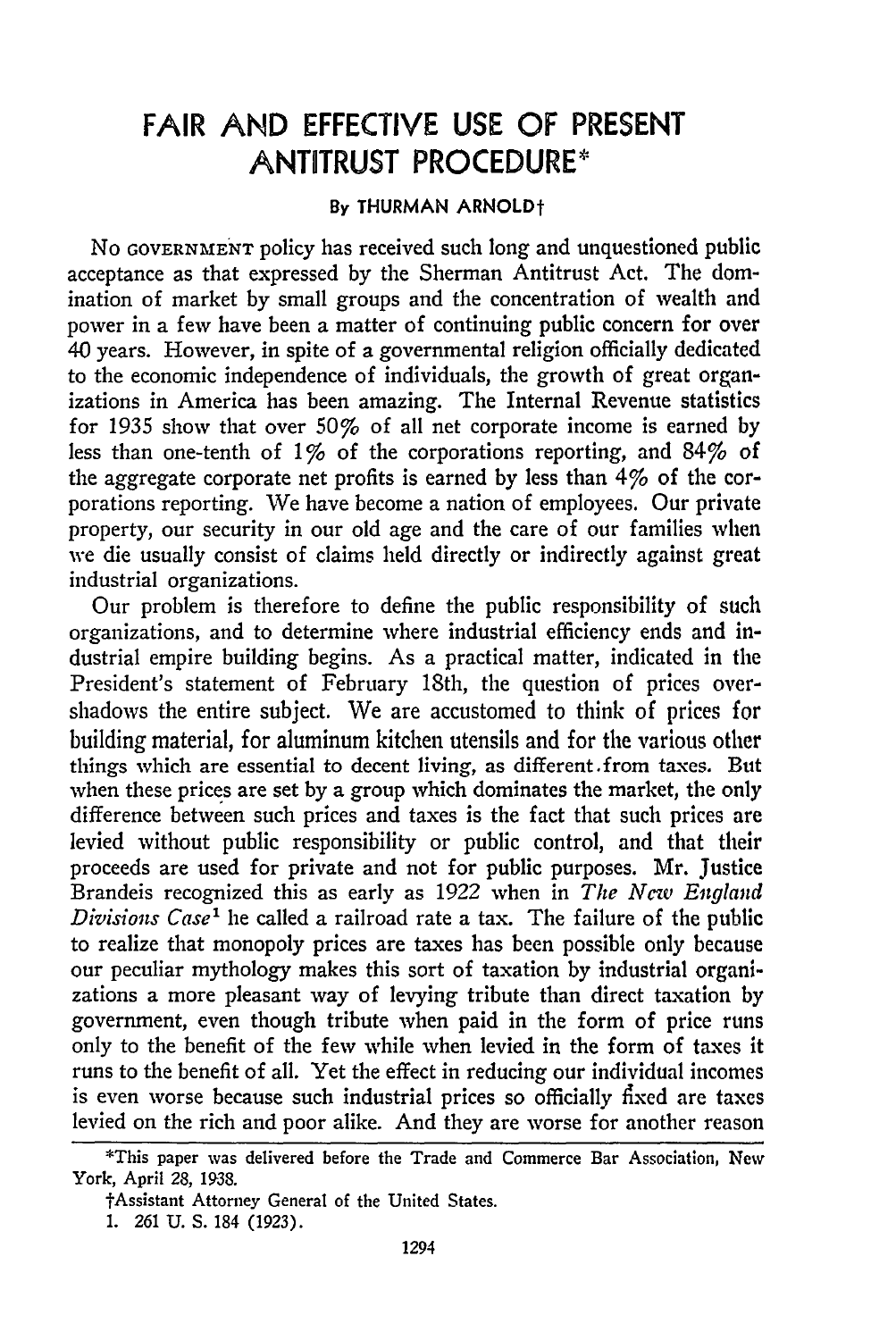because monopoly prices not only tax incomes but tend to destroy the sources of the incomes themselves.

The great mass of our population sell their goods, and services, and labor in the competitive markets. They buy their necessities in a controlled market. This is certainly at least one of the reasons why the income tax figures for 1935 show only 2,110,890 taxable incomes of over \$2500 for married persons and \$1000 for single persons in a nation of 130,000,000. It is also at least one reason why, with the beginning of the depression of 1929, the Brookings Institution showed that  $21\%$  of all American families had family incomes of less than \$1000 per year. To illustrate more concretely, we have charged the Aluminum Company of America with substantially complete monopoly control of the domestic source of raw material, coupled with practices which consolidate that monopoly. The result, in terms of prices, is this: Using 1926 as a base, aluminum prices receded from a high of 100 in that year to 84.9 in 1931- 1933, a decline in the depth of the depression of only 15%. Meanwhile, to cite another metal, copper prices had dropped from 100 in 1926 to 40.3 in 1932, a decline of  $60\%$ , four times the decline in the aluminum prices. And the entire combined wholesale index dropped 35% during the same period, more than twice the decline in aluminum prices. Again, in September 1937, two government invitations for bids on Ford size 6.60 x 16 4-ply tires resulted in an identical price of \$8.11 from all bidders. Investigation was instituted by the Department of Justice. When new bids were taken by the government a remarkable change had taken place. Instead of being identical the bids were competitive. Instead of \$8.11 the low was now \$4.75. In the meantime the public prices had not substantially varied.

All this by way of introduction, and I will not pursue these observations further because they have been made before. In general, however, I think we can agree that an efficient industrial organization is one capable of producing goods in quantities sufficient and at prices low enough to insure them a permanent place in an American standard of living. This means that whenever competition is destroyed there is no alternative except to interfere with and regulate arbitrary power to maintain rigid prices. In other words, monopoly means, sooner or later, government interference in business. I am willing to face that problem when the need arises. Yet it is precisely because I do not wish those areas of necessary interference to increase and because I want to keep the government out of business that I am an advocate of the consistent enforcement of the Antitrust Laws.

Today the monopoly problem has become so acute that the President has suggested the need for strengthening the Antitrust Laws and for new legislation relating to an antitrust policy. **I,** am not, however, going to talk this evening on the Antitrust Laws as they should be. That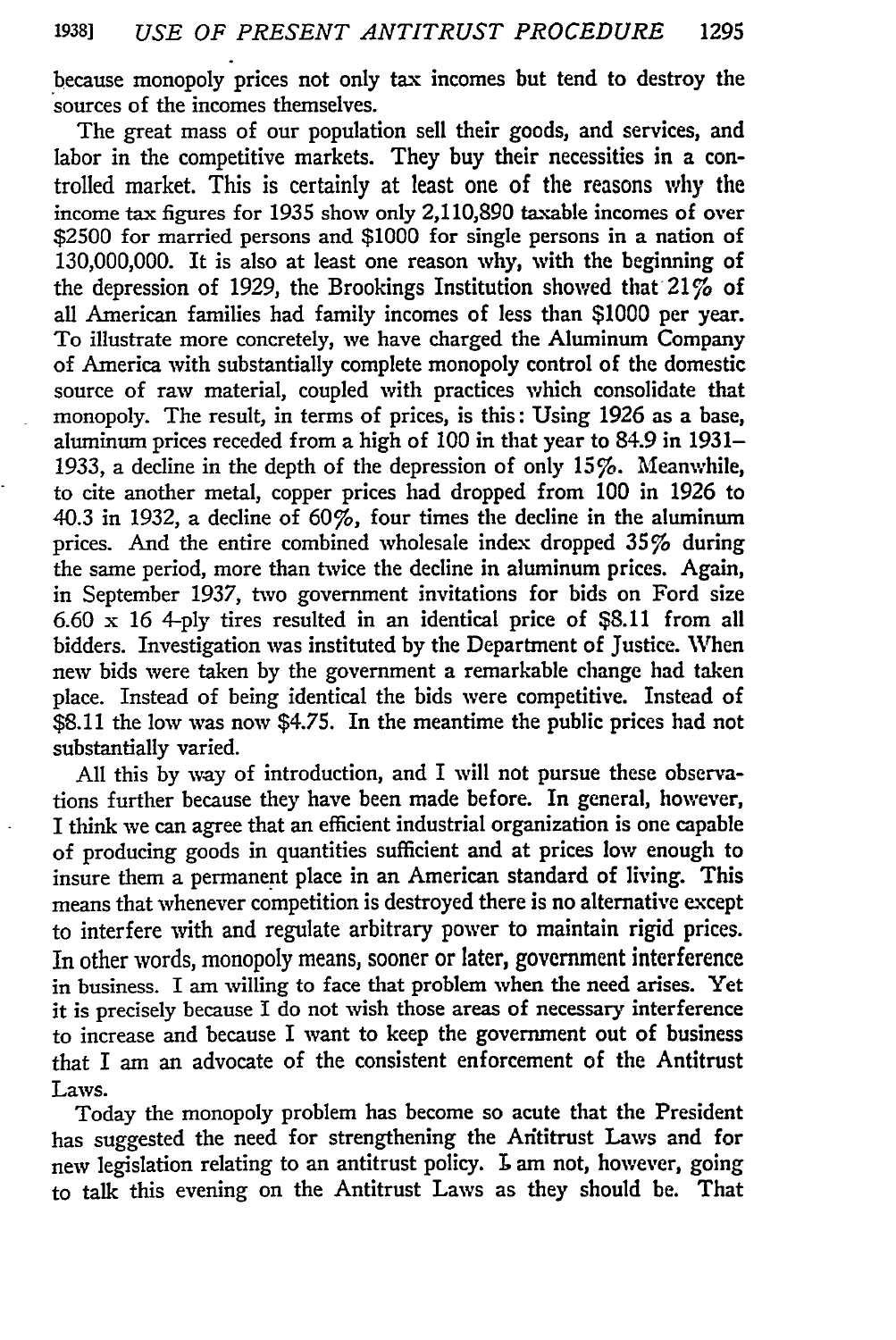problem is before Congress. I am going to speak on the Antitrust Laws as they are, which is the only present problem before the Department of Justice. In my recent book, "The Folklore of Capitalism," I have suggested that while past enforcement of the Antitrust Laws has saved us from recognizing the cartel system, it has not hampered the growth of organizations which dominate our industrial structure. One reason has been that we have treated the Antitrust Laws as a moral problem and have been more interested in pursuing the will-o'-the-wisp corporate intent than in determining violations of our anti-monopoly policy in terms of practical results. This is a matter of history. The assessment of the blame for what has happened in the past, while an interesting theological enterprise, gives no solution whatever. The duty before the Department of Justice is not to preach against the misdeeds of those who have gone before us, but to devise methods of utilizing the antitrust procedure which is at its disposal efficiently and fairly. That, therefore, is the subject of my address.

In discussing this problem I am going to be as definite and as explicit as I can. However, I know that you all realize that antitrust policy touches fields and boundaries which recede as you approach them and disappear each time you try to stake then out. Definiteness and precision in this area have been impossible even for the courts. It is even more impossible for the prosecuting arm of the government which is trying to follow a consistent policy of treating the mass of violations, not all of which can be prosecuted or even investigated. Yet none of the pressing problems of government can be solved by rule of thumb. This should not prevent us from being as definite and explicit as the nature of the question permits. Where the exercise of judgment and discretion is necessary, we can at least make public the grounds and the policy behind our use of that discretion. I will therefore discuss generally the considerations which underlie prosecution by the Department.

The first question of policy which  $\overline{I}$  think should be publicly answered is why we ought not to exercise our judgment and discretion in slowing up antitrust prosecution during the present period of depression in order to give business the confidence to expand. The legalistic answer to that question is easy. It is found in our national belief in the efficacy of law enforcement as an end in itself.

A better answer is found in the examination of economic reality. It is my conviction that from a long range point of view the vigorous enforcement of Antitrust Laws is never more important than during periods of economic recession. Such periods give the larger and stronger firms new incentives and easier opportunities for extending their control over a narrow market. It is during these periods that the smaller firms, weakened by declining sales apd profits, are most susceptible to destruction as the result of practices denounced by the Antitrust Laws. In other words,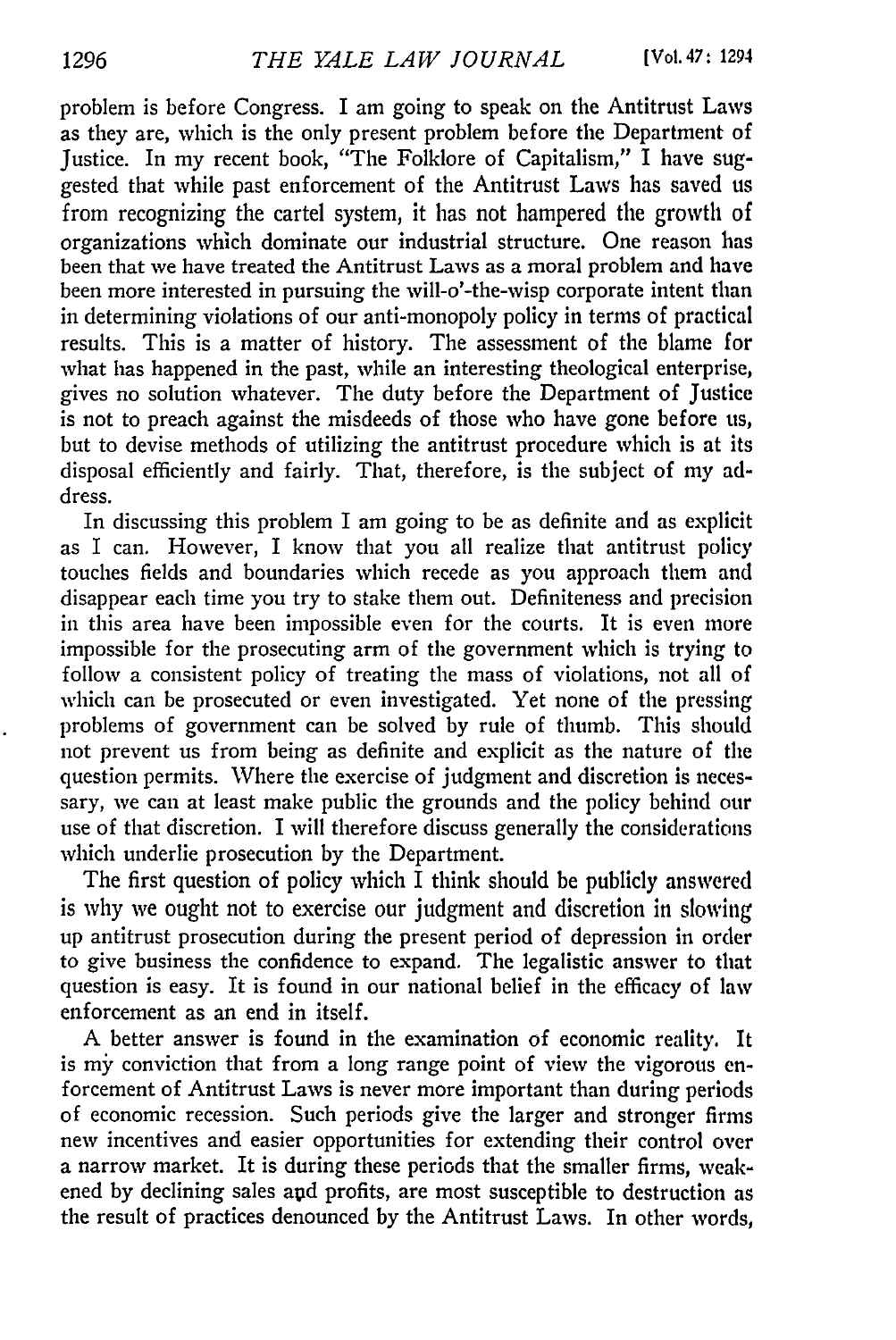times of financial failure are the very times when persons with a thirst for power pick up the broken pieces of competing organizations and put them together. The clock can not be turned back when prosperity returns again. It is extremely difficult to recreate competitive organizations which have been destroyed because effective organizations are the result of habits and discipline and team work. Even the best baseball team after being disbanded for a year can not suddenly come together and win games. Organizations take time to build. They do not become efficient overnight. When they collapse it is anybody's guess whether they can **be** built up again. Therefore, the further an industry proceeds along the road to monopoly the more difficult is the application of the Antitrust Laws, for the reason that the Antitrust Laws in themselves can not rebuild the competitive organizations which have been destroyed.

We recognize that competition may be destroyed not only by active suppression; it may also be destroyed by the over-competition resulting from a temporary over-supply and a catastrophic price decline. Orderly markets are necessary in order to maintain the solvency of competitors. We must recognize that we are living in a world of competing organizations rather than competing individuals; that modem methods make mass production more efficient up to a certain point, and that an orderly market is required for the efficient distribution of goods. However, it is easy in times of depression to broaden the principles underlying the maintenance of orderly markets until they become an excuse for industrial empire building. In the prosecution **by** the Department of Justice this danger must be kept in mind. There are pressures peculiar to times of depression to maintain former high prices by agreements to restrict production on the principle of the necessity of an orderly market. We naturally can not sanction such distortions of a beneficent principle.

**A** second question of policy important in the antitrust cases is the recognition that results in restraint of trade are more important than the intent which lies behind them. In facing the difficult problem of determining whether size has gone beyond efficiency and has resulted in domination, or in the equally difficult question of whether a particular situation requires the application of a principle of an orderly marketing, little light is shed **by** discussing the problem on moral grounds. The difficulties in enforcing the antitrust laws due to the search for that fictitious thing known as corporate intent are set out in Attorney General Cummings' report for **1937:**

"Such a standard [the standard of corporate intent] is not only vague but it does not permit consideration of the real factors involved. It does not face the issue whether a combination is in fact one which will tend to produce economies of size or whether it will in actual operation tend to give an opportunity for monopoly profits. The important factor is taken to be the 'intent' or 'state of mind'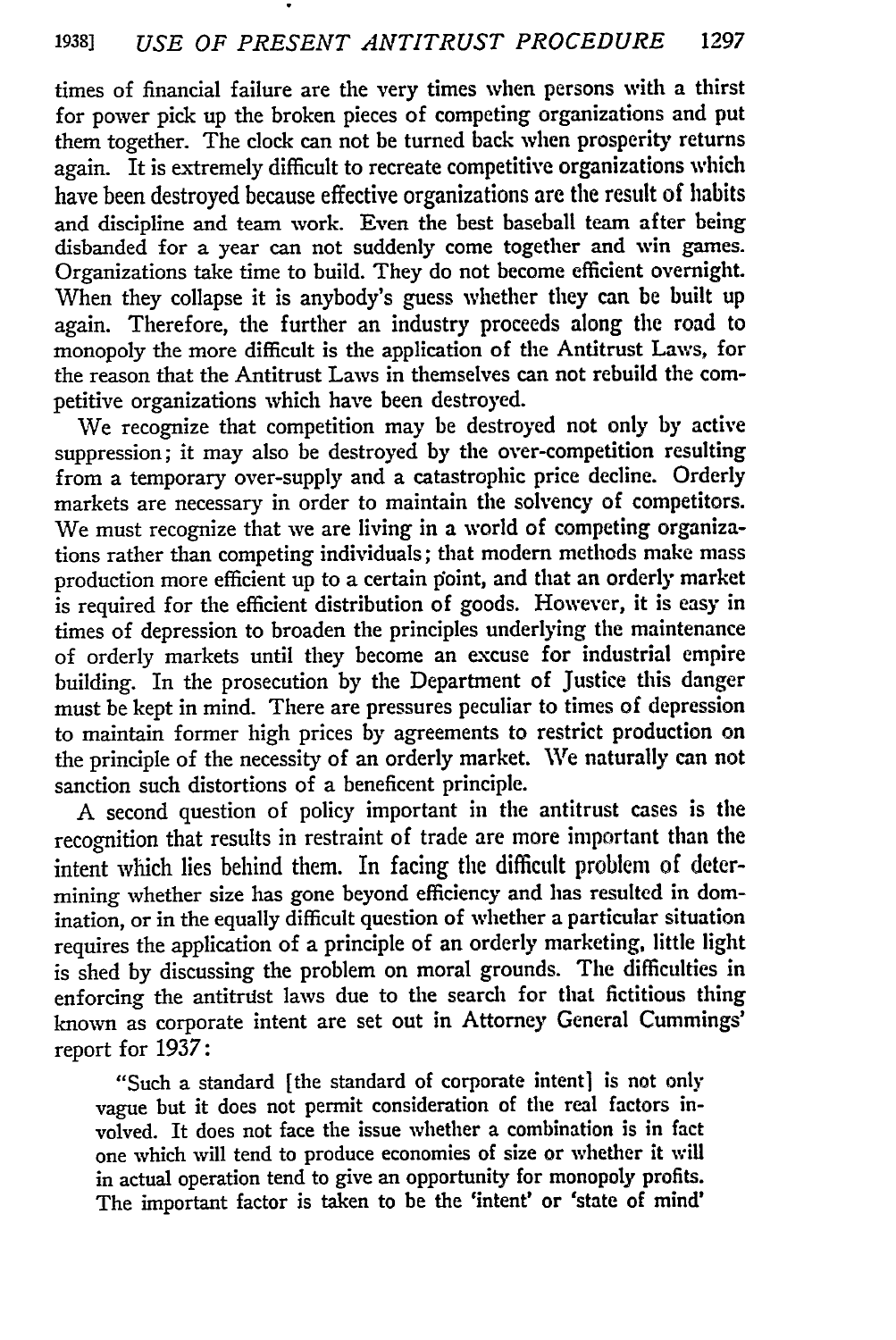of a fictitious corporate individual. Practical results of combinations, which are the only real criteria for effective, as distinguished from sentimental, administration of a policy to encourage competition, are brushed aside. We do not mean that from the multitude of conflicting precedents this statement can be made as a matter of strict legal definition. Nevertheless, it does accurately describe an attitude commonly taken by courts, emphasizing moral culpability and subordinating practical effects of business activities which tend toward monopoly or restraint of trade. . . .<br>"In other words, actual results are ignored in an effort to deter-

mine whether a fictitious personality is acting in an evil state of mind. The antitrust laws have become theological tracts on corporate morality."<sup>2</sup>

These statements reflect my own present opinion. It is therefore **my** belief that in the selection of cases and also in the trial and presentation of cases we should formulate our standard in terms of the actual results and use of legal privileges by groups in achieving domination of the market rather than their motive. I will illustrate by the case of *Interstate Circuit v. United States,* recently argued before the Supreme Court of the United States. A first-run motion picture exhibitor, controlling seventy-five percent of the moving pictures in Texas, had entered into practically identical contracts with the major motion picture distributors which prevent second-run theatres from obtaining the best pictures except at higher admission prices than they had been accustomed to charge. Here was a typical use of a legal privilege (the copyright) in such a way as to restrict the outlets for moving pictures and actually to destroy competition. High admission prices were maintained and picture theatres put out of business. The moral question in the case was whether a conspiracy existed. To solve this it was necessary to see the shadowy line where a conspiracy ends and good fellowship and cobperation begins. Observe how the question proposed in another way admits a more practical answer. Is the use of the privilege given by the copyright laws by a group which actually dominates the market an effective suppression of competition regardless of whether a conspiracy is proved? The fact that picture houses have been closed and the distributing market has been narrowed by the use of this privilege on the part of a dominating group is certainly one of the most important factors in determining whether such a use of the copyright is illegal. It does not give a rule of thumb but it is at least more susceptible of critical examination than whether the group is acting in an evil state of mind. The particular case has not been decided as this is written.<sup>3</sup> However, these considerations were argued strenuously by the

<sup>2.</sup> **ANNUAL REPORT OF THE ATTORNEY GENERAL OF THE UNITED STATES** (1937) **39.**

<sup>3.</sup> The Suprerhe Court recently remanded the case to the district court for formal findings of fact and a separate statement of conclusions of lav. Interstate Circuit, Inc., v. United States (1938) 5 U. S. L. **WEEX** 1028.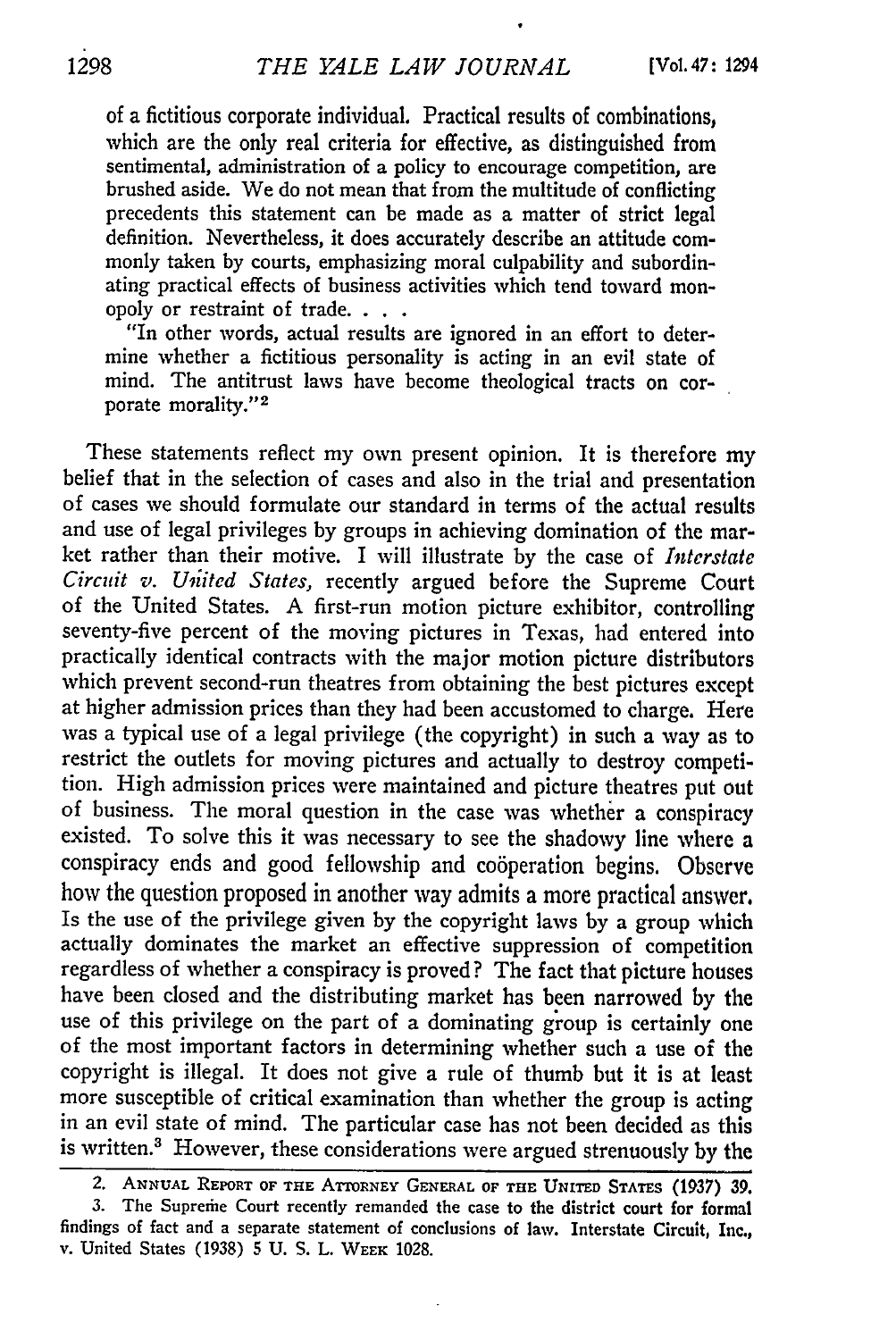Solicitor General and they should be argued in future cases. The Department does not of course control the decisions of the court, but in that area which it does control, that is, in the selection of the cases which are to be prosecuted out of a large number of complaints, only some of which is it even possible to investigate, actual monopoly results should be a more important consideration than motive.

A third question of policy concerns the choice between the civil and criminal procedures. It is my belief that under the present laws the most effective deterrent lies on the criminal side of the court, in so far as the prevention of illegal practices is concerned. I am talking about the situation as it now exists. I am aware that there are difficulties in a system which presents issues of extreme complication to jurors. I do not deny that by amendment changes might not be wrought upon the civil procedure which would make me modify my present position. However, I am not now discussing amendments, but the use of the tools which are now at hand.

I can make clearer the advantages of the criminal procedure by using an analogy. Violation of antitrust laws is more like the crime of reckless driving under pressure of haste or necessity than it is like conduct indulged in by those who are commonly called criminals. Take the familiar case which is repeated constantly in this country of a young man with respectable background with every expectation of a useful and brilliant career, who, in order to meet a social engagement, exceeds the speed laws and kills a pedestrian. There is no way before the jury verdict is handed in to predict whether he will be held guilty of manslaughter. His friends may hope for acquittal and believe that his conduct lies on the side of carelessness rather than recklessness. Nevertheless, no one would deny that such cases should be vigorously prosecuted. No one would assert that the prosecuting attorney should evade his responsibility to submit such issues to a jury. No one would pretend that an injunction which prevented the young man from doing it again would be an effective way to solve the problem of the reckless driver who may, in spite of his respectable background, be more dangerous to society than the burglar.

This is the kind of a crime committed by those who violate antitrust laws, under various business pressures to expand and to get as much of the market as possible. Such pressures can only be offset by a deterrent involving the risk of social stigma. It is as impossible for the Antitrust Division to detect or prosecute all of the violations of the antitrust laws as it is for any police force to detect and prosecute all the persons who drive sixty miles an hour. It is therefore necessary that business men realize that when they indulge in a doubtful practice they are taking the chance of something more than an injunction. They must not be permitted to weigh the chance of pecuniary liability against the chance of enormous profit, and government injunctions do not even involve pe-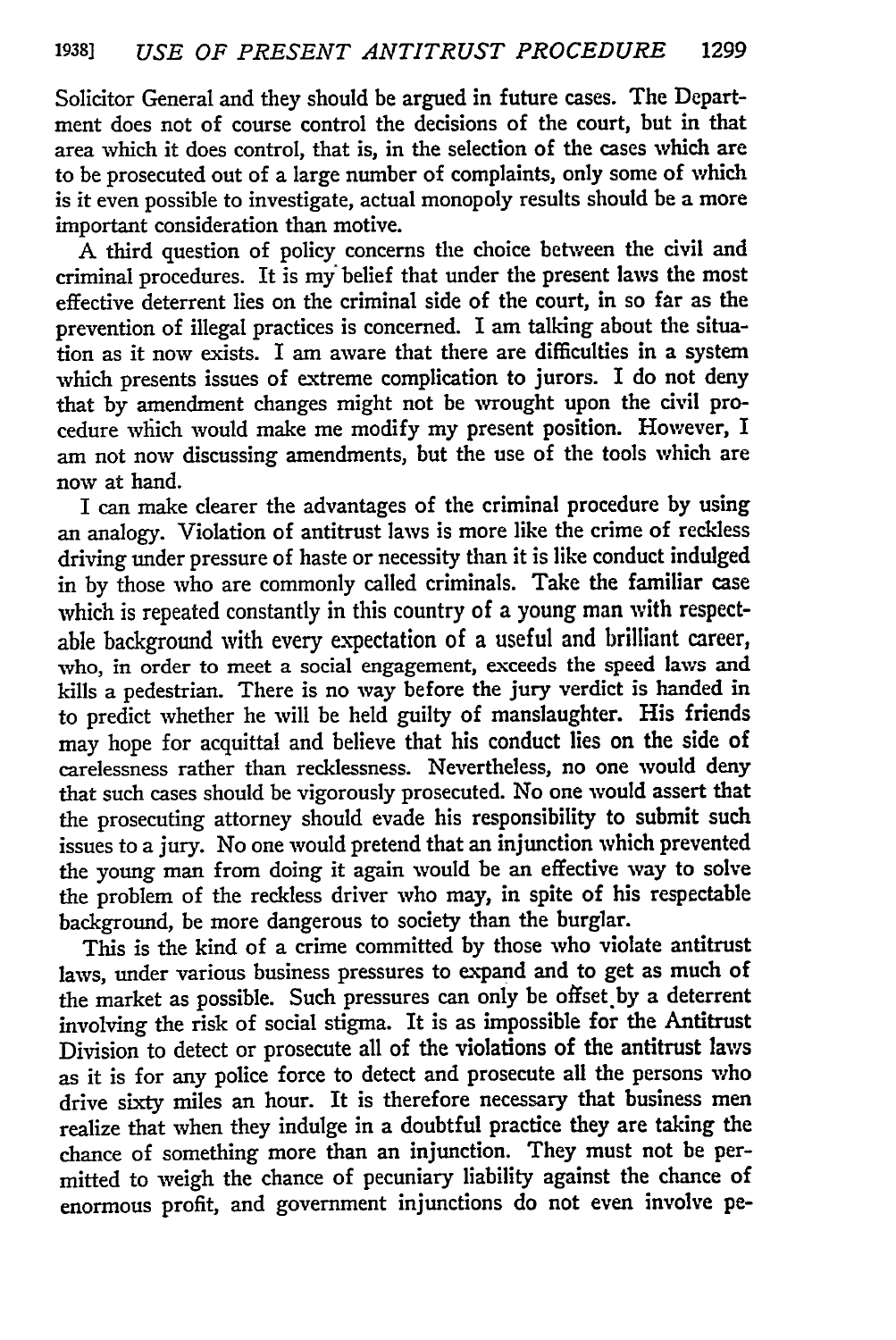cuniary liability. This does not mean that instances will not be found where men who have recklessly or carelessly violated antitrust laws are not entitled to individual sympathy because of their unfortunate predicament. Nevertheless, the public should realize that without this kind of a deterrent the antitrust laws are useless.

The efficacy of the criminal penalty is illustrated in many cases which have been brought to my attention where corporate directors are willing to spend large sums of money belonging to the corporation in order to avoid the social stigma of a small individual fine. The ineffectiveness of civil prosecutions is illustrated **by** the fact that many of them assume almost the appearance of unemployment relief for attorneys, or distribution of patronage **by** the corporation. 'During such battles attorneys live magnificently. When a complicated decree is finally rendered a **new** scheme is often set up designed to appear plausible under the terms of the decree. **A** new suit is filed. **By** that time the actual persons **who** violated the law have sold their stock and are quite ready to accept a consent decree.

**A** fourth question of policy deals with the use of the civil and criminal proceedings concurrently, and in obtaining a consent decree in cases where the final outcome of the criminal case is uncertain, and relief to competitors and to the public is even more important than punishment of offenders delayed **by** long trials and appeals. It is the position of the Department that it was the intention of Congress in providing these two concurrent penalties that they could be used. In spite of the confusion recently created, the law on this point is, I think, clear. I know of no ethical policy which contradicts the plain provisions of the act of Congress or which forbids criminal prosecutions while negotiations for the consent decree are pending. However, the test of a consent decree obtained under such circumstances must be relief to the public which would be denied **by** delay. It should not be on the basis on which private litigation is compromised. One is concerned with the past; the other with the future.

The fifth question of policy which I wish to discuss is in some respects most important of all. It concerns making public the decisions and attitudes of the Department of Justice in the selection and prosecution of cases. The aim of such a policy is to give business men both guides and warnings in a field which is as admittedly uncertain in definition as the conception of reckless driving on the highway. The reason for such a policy is that there is no way that I know of to avoid the use of discretion and judgment in the conduct of the Antitrust Division. **All** complaints can not be prosecuted. **A** selection must be made. Therefore, the grounds underlying that selection should be publicly stated in each case to the end that a consistent and open policy of prosecution may gradually be derived from statements in connection with individual cases.

In the past there has been no continuing practice of announcing at the initiation of each prosecution why that particular prosecution was brought.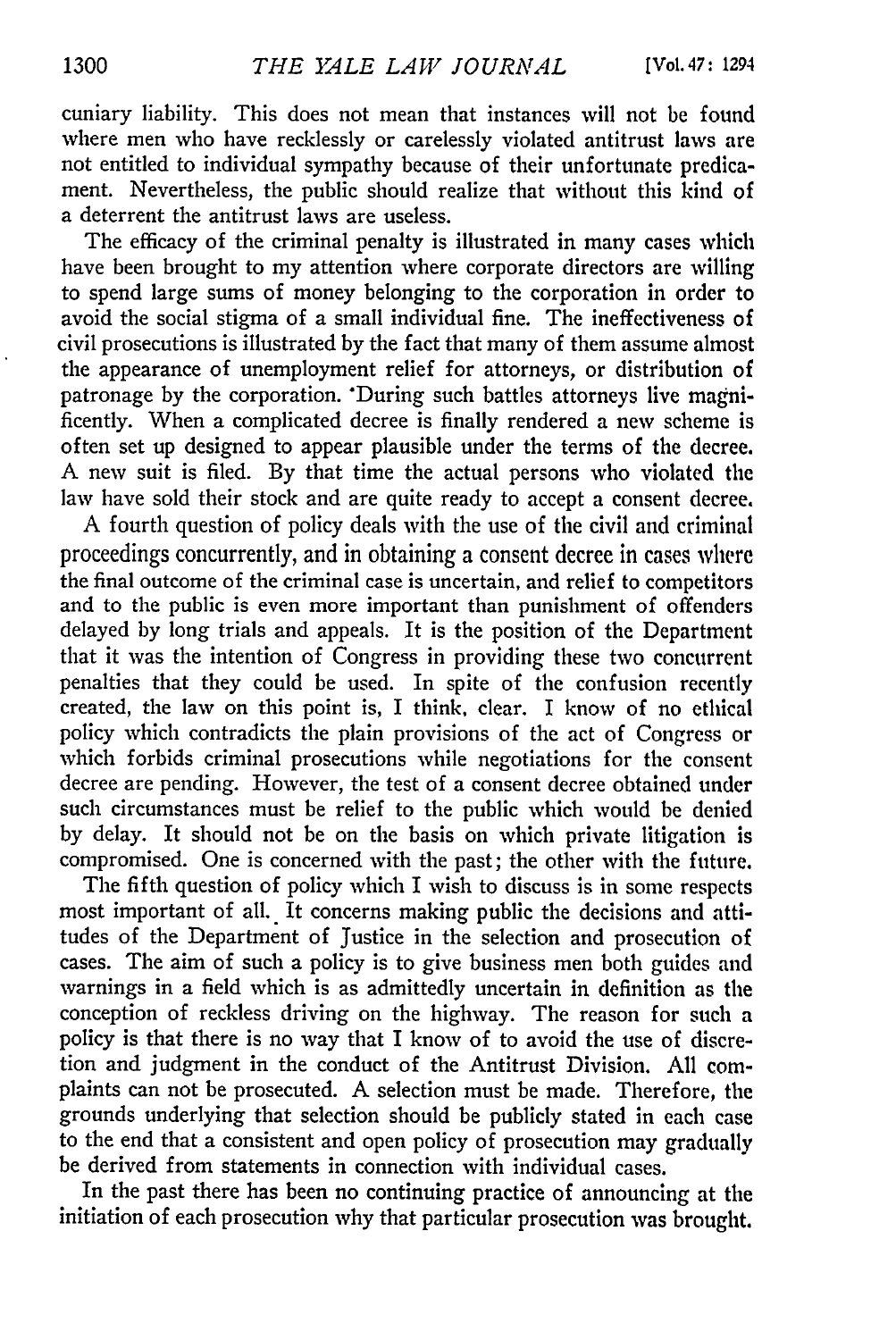The complaint itself directed at the narrow issue of the case is not a sufficient guide, because legal strategy necessarily plays a large part in its draftsmanship. It is a well known fact that business men have always found difficulty in interpreting the policy of the Department of Justice. The need for information on its policy is evidenced by the countless memoranda which are submitted to the Department in the hope of getting some indication of the Department's attitude. The rulings of no other department can give that information, because it is what the Department of Justice is going to do, and not what other departments think, which is important to business men. There is no reason why information as to the policies of the Department of Justice, so long as it does not involve the granting of individual immunity, should not be available to business men. The distribution of that information would be of advantage to both sides. So far as the government is concerned, it would prevent the argument of acquiescence in the cases where the government has not actually prosecuted. So far as business is concerned, it should be both a warning and a guide, because it would localize the Department's interpretation of the law to a particular industry. Obviously, however, it is unsafe to convey that information by promises of immunity to individuals on the bases of the data which they submit. The first step by a large organization in a plan of monopoly control is often the first move in a chess game and the player on the opposing side can not possibly guess the strategy behind it. There is no way of telling whether or not the particular data submitted is a Trojan horse.

The only safe way of building up information as to Department attitudes and policy is through announcements made at the beginning of each procedure, whether it be an investigation or an indictment, or a civil prosecution. Such an announcement might contain general information of how the Department is going to apply antitrust principles to a localized situation: (1) the summary of conditions the Department believed to exist in the particular industry which tended toward the violation of the antitrust laws and created the necessity of an investigation; (2) the reason why the particular procedure, whether civil or criminal, was chosen instead of some other kind of procedure; (3) the results the Department hopes to ,obtain in the prosecution of a particular case.

Let us apply such an announcement of policy to a hypothetical case which is designed to illustrate a number of different types of problems. Suppose the  $\overline{X}$  company has over a period of years crushed competition in its industrial area until there is little likelihood of reviving it by the enforcement of an antitrust decree. Suppose that during the past twenty years there has been such governmental acquiescence in this process that .as a practical matter criminal prosecution would be unsuccessful. Suppose -the attention of the Department is called to an additional expansion of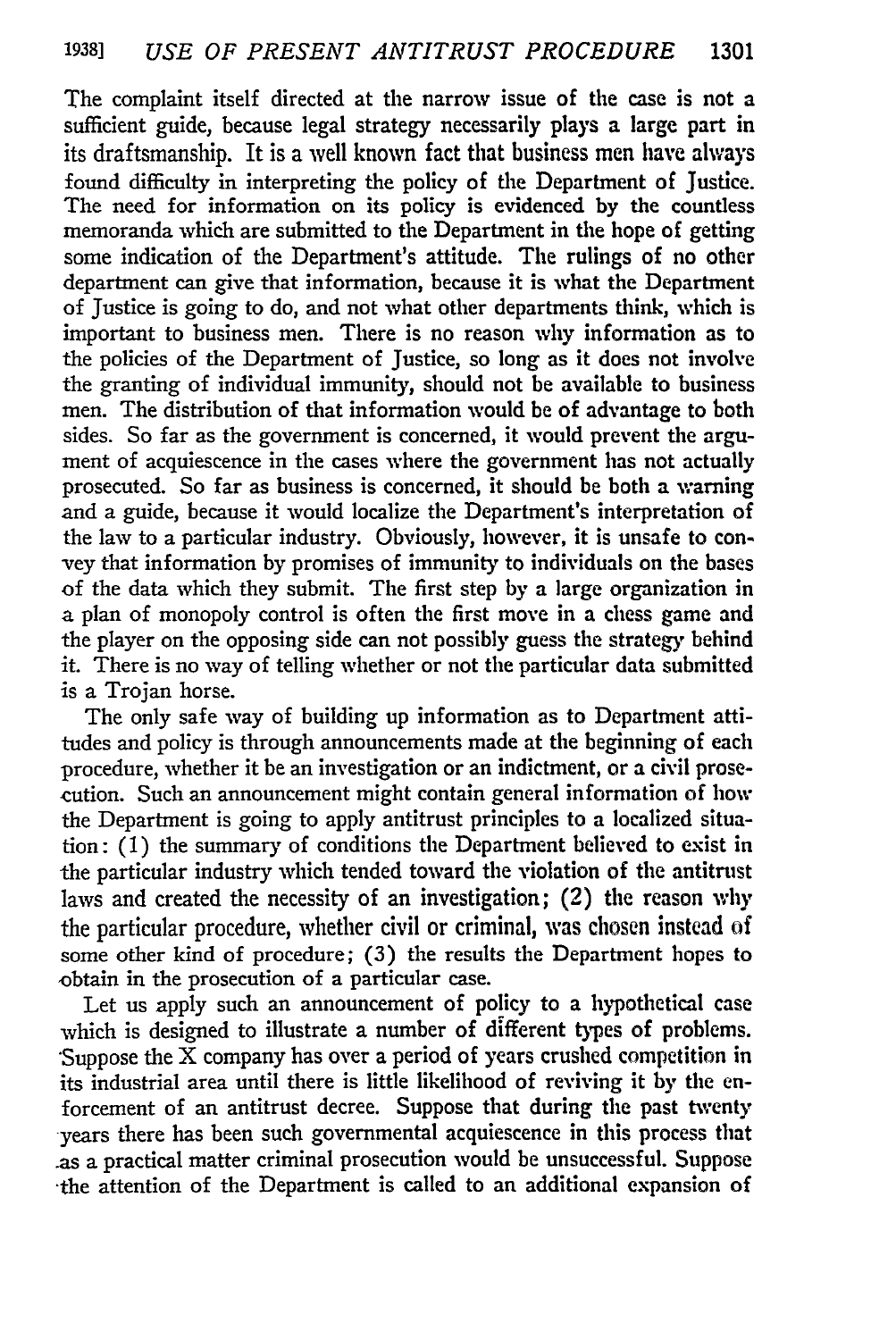the X company which will swallow up one of the few remaining competitors and that civil suit is authorized.

To explain its policy in bringing that suit, the Department might publish a careful analysis giving first, the conditions in the industry, second, the reason for its selection for a civil prosecution, and third, the economic result it hopes to accomplish. In this particular hypothetical case, assume that no far reaching economic results would be expected. It should then be frankly stated that the reason for bringing the suit was to put the X company on notice that no further acquisitions would be tolerated. This would at least lay the foundation for a criminal prosecution for a repetition of such conduct in the future. The report might then go on to state that structure of the X company is in itself a violation of the antitrust laws, but that in view of the improbability of recreating within a reasonable period of time by antitrust prosecution the competition which has been destroyed, the Department was using its personnel to push cases under which greater economic results would be expected. This would not be a waiver of the antitrust laws or agreement of immunity. It would only be a reason for the present determination to prosecute, given in public and subject to criticism and to revision by Congress. In the particular hypothetical case, the report might contain data from which Congress could further investigate the conditions and devise more effective techniques than those now available for meeting such situations. If the Department was wrong in its conclusion, it could be brought before the bar of congressional judgment.

After such a report, any business man connected with the industry could make an informed judgment about the interpretation of the Antitrust Laws by the Department in that particular area.

If each important suit were prefaced by such a statement of policy there would be built up gradually within the Department a reasonably consistent polity which would be a matter of public record. More consistency in the changing personnel of the Department might be expected to follow because it is a habit of human institutions to follow a pattern which they have publicly accepted. If changes were made, cogent reasons would have to be developed. If the policy was wrong it could be corrected.

This seems to me to be the only solution to the problem of bringing the present concealed process of the necessary selection of cases out into the open where it can be a guide and a warning. General provisions and formulae can never eliminate the use of discretion and judgment because the fundamental distinctions between efficient size and monopoly control and between the maintenance of orderly market and industrial empire building are too vague. They can become concrete only where they are localized and applied to conditions of a particular industry. No rule which has to apply to completely unlike conditions under dissimilar situations